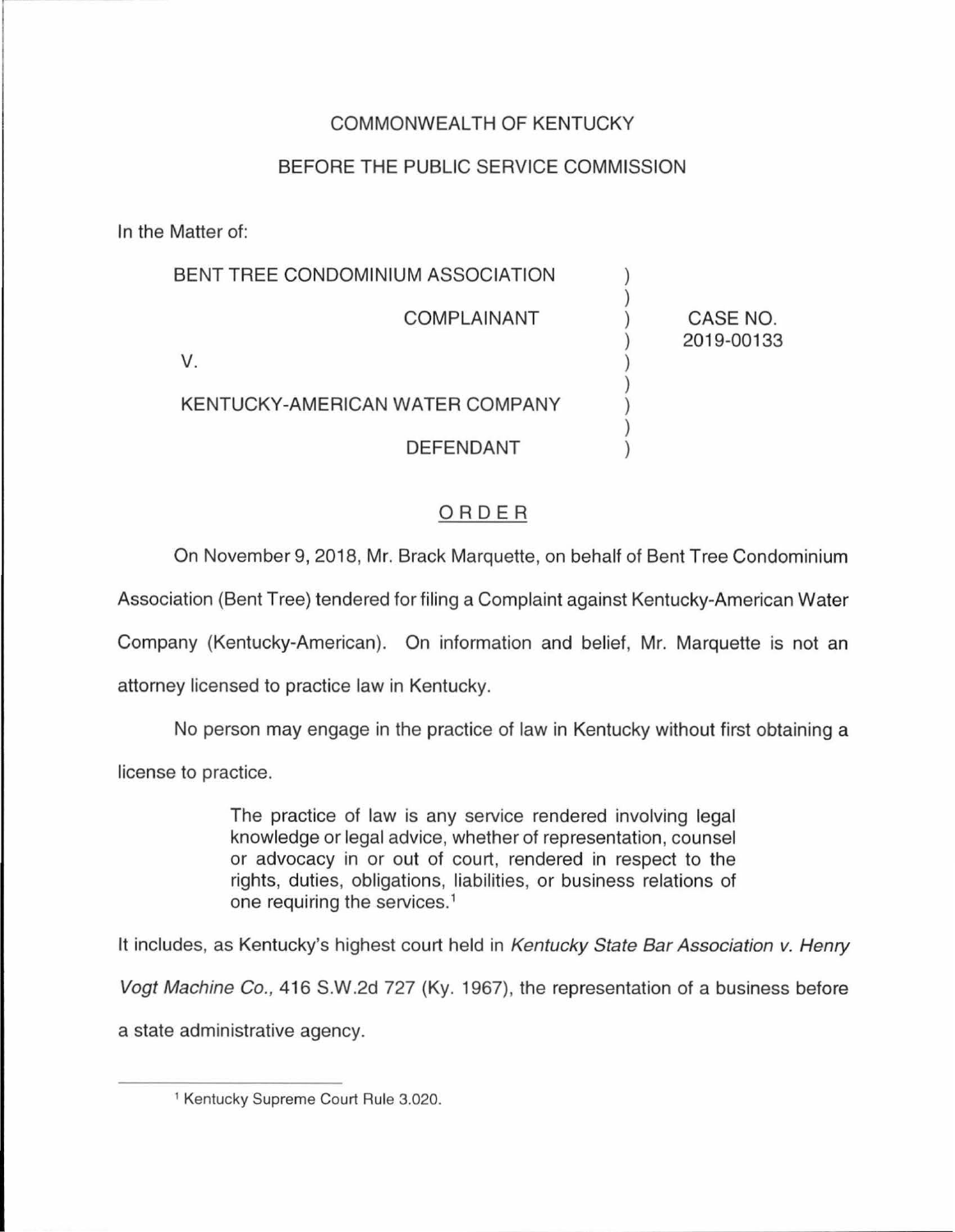[A]ny attorney who is not licensed to practice in the State of Kentucky and who seeks to represent a client or employer before this Commission, must engage a member of the Kentucky Bar Association. It logically follows that if an unlicensed attorney may not represent a client before this Commission, neither may a layman. 2

Commission regulations incorporate these sentiments. Section 4(4) of 807 KAR 5:001 states in part: "A person shall not file a paper on behalf of another person, or otherwise represent another person, unless the person is an attorney licensed to practice law in Kentucky or an attorney who has complied with SCR 3.030(2)."

Based on the above, the Commission finds that Bent Tree's Complaint fails to comply with Kentucky law and cannot be accepted for filing. We further find that Bent Tree should be granted ten days from the date of this Order to have an attorney licensed to practice law in Kentucky file a signed Complaint in this case. Bent Tree's failure to have an attorney file a timely Complaint in this case will result in dismissal without prejudice of Bent Tree's Complaint.

IT IS THEREFORE ORDERED that:

1. The Complaint filed by Bent Tree is rejected for filing.

2. Within ten days of the date of this Order, Bent Tree shall have an attorney licensed to practice law in Kentucky file a signed complaint. Failure to have an attorney file a signed complaint in this case will result in dismissal without prejudice of the Complaint and its removal from the Commission's docket without further Order.

<sup>&</sup>lt;sup>2</sup> Administrative Case No. 249, Practice Before the Commission by Attorneys Non-Licensed in the Commonwealth of Kentucky (Ky. PSC June 15, 1981) at 2.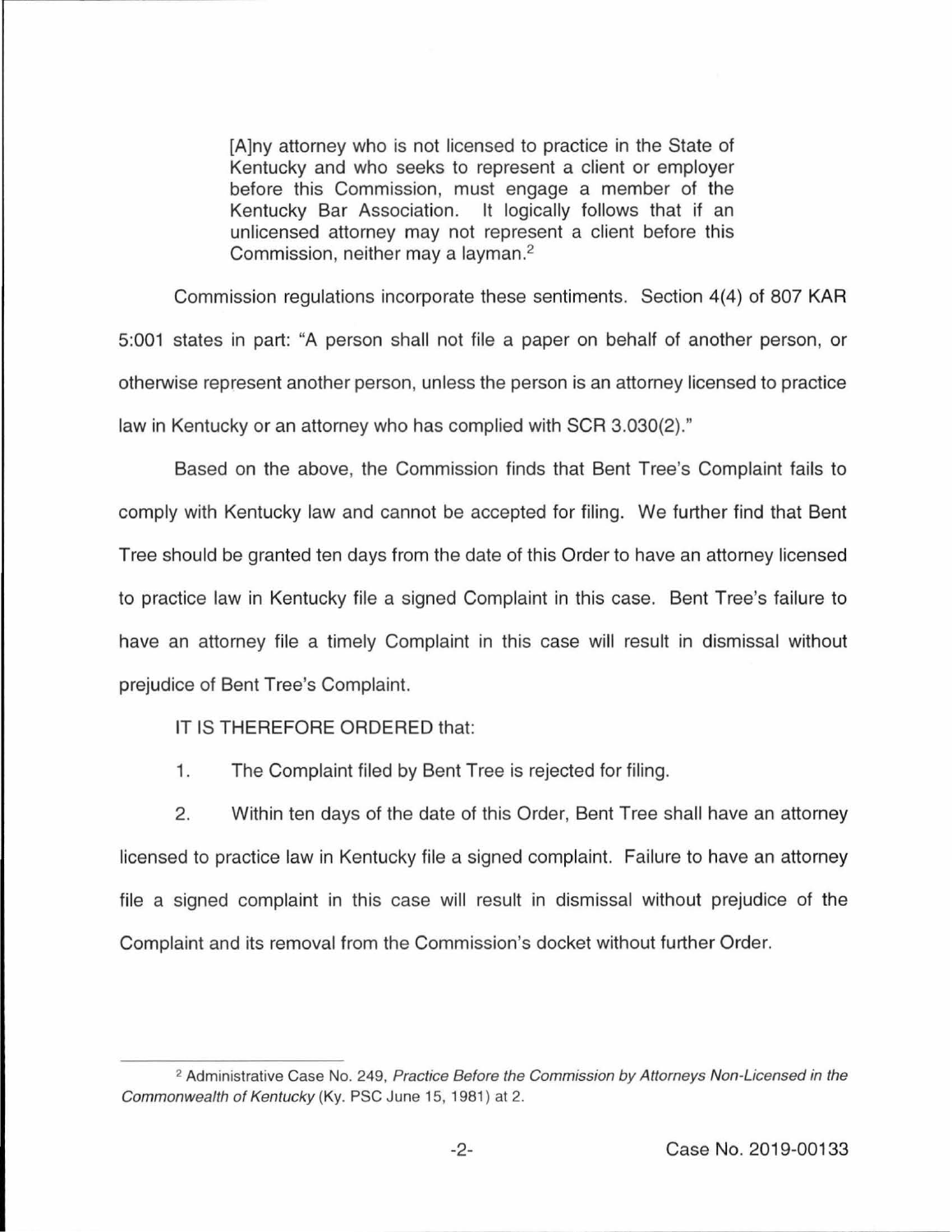By the Commission

|                                                     | <b>ENTERED</b> |
|-----------------------------------------------------|----------------|
|                                                     | APR 26 2019    |
| <b>KENTUCKY PUBLIC</b><br><b>SERVICE COMMISSION</b> |                |

ATTEST:

Quenk. Ourse

Executive Director

Case No. 2019-00133